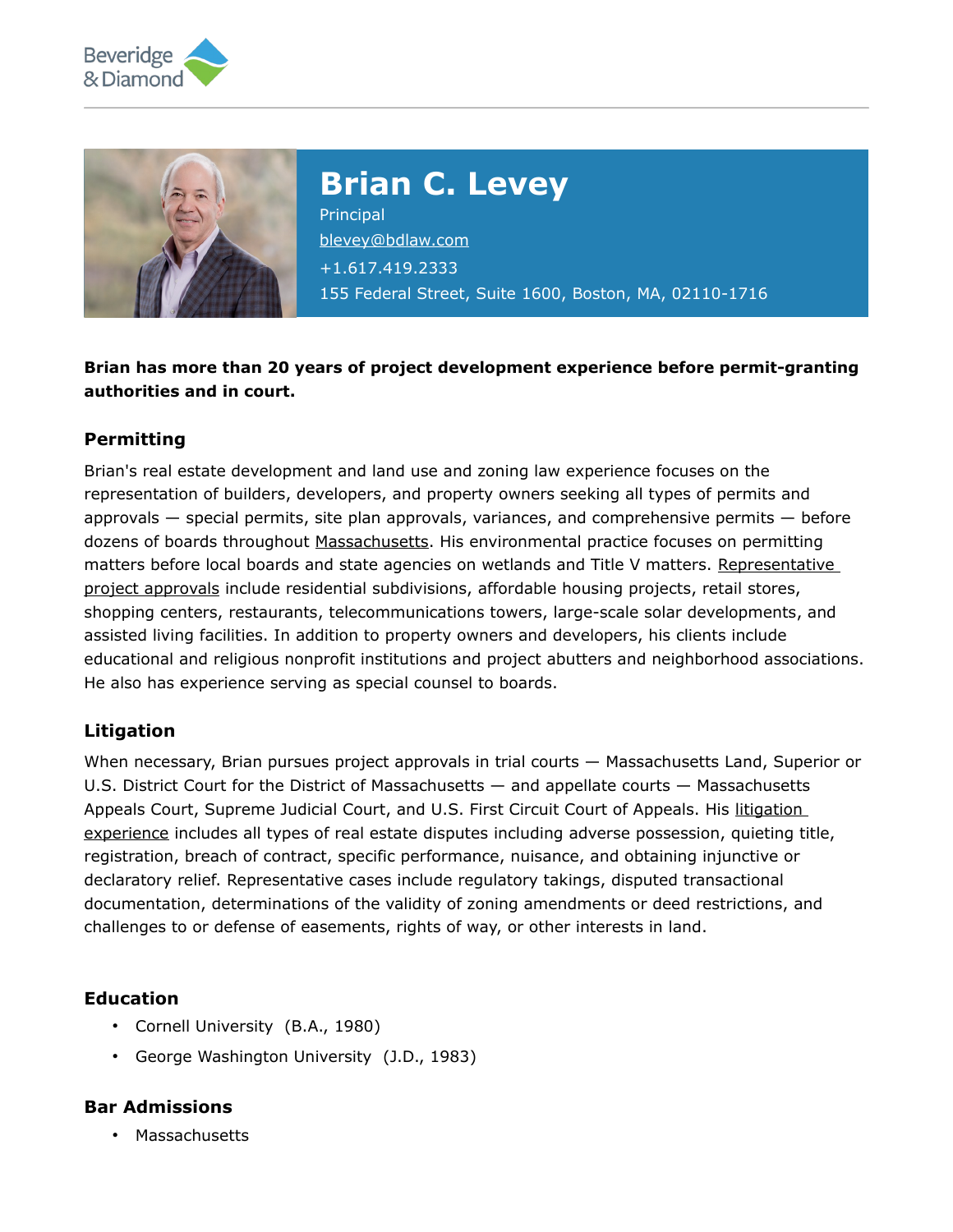

• District of Columbia

# **Court Admissions**

- U.S. Court of Appeals First Circuit
- U.S. District Court Massachusetts

## **Professional Affiliations**

- Cornell Hillel, Board of Trustees
- Cornell Real Estate Council (CREC)
- B'nai B'rith Housing, New Projects Committee
- National Association of Home Builders (NAHB)
- Home Builders & Remodelers Association of Massachusetts (HB&RA)
- Builders and Remodelers Association of Greater Boston (BRAGB)
- Real Estate Bar Association (REBA)
- Abstract Club, Executive Committee

#### **Community Involvement**

- President, Temple Shir Tikva, Wayland, MA (2012-2014)
- Chair, Wayland Zoning Board of Appeals (1993-1998)

## **Honors & Awards**

- *The Best Lawyers in America*©, a Best Lawyers® publication, recognition in Land Use and Zoning Law (2010-2022)
- *Chambers and Partners USA*, recognized practitioner in Land Use/Zoning (2017-2019)
- *Super Lawyers, part of Thomson Reuters*, Massachusetts Super Lawyer (2004; 2008-2020)
- *NAIOP*, Massachusetts Public Affairs Award (2006, Streamlined Permitting and Appeals Act; 2010, Permit Extension Act)

## **Publications**

- [Massachusetts Zoning and Land Use Law,](file:///home/beveridge/www/content/uploads/tmp/content%2Fuploads%2F2018%2F06%2F20102009202920bcl20book20references.pdf) Lexis Law Publishers (1996 & Supp. 1998)
- Court Rulings Bolster Affordable Housing Developments, *Banker & Tradesman* (February 2013)
- Commercial Development's New Tools for Towns, *Banker & Tradesman* (September 2008)

## **Presentations**

• BRAGB, Legal Update on Zoning Permits and Approvals